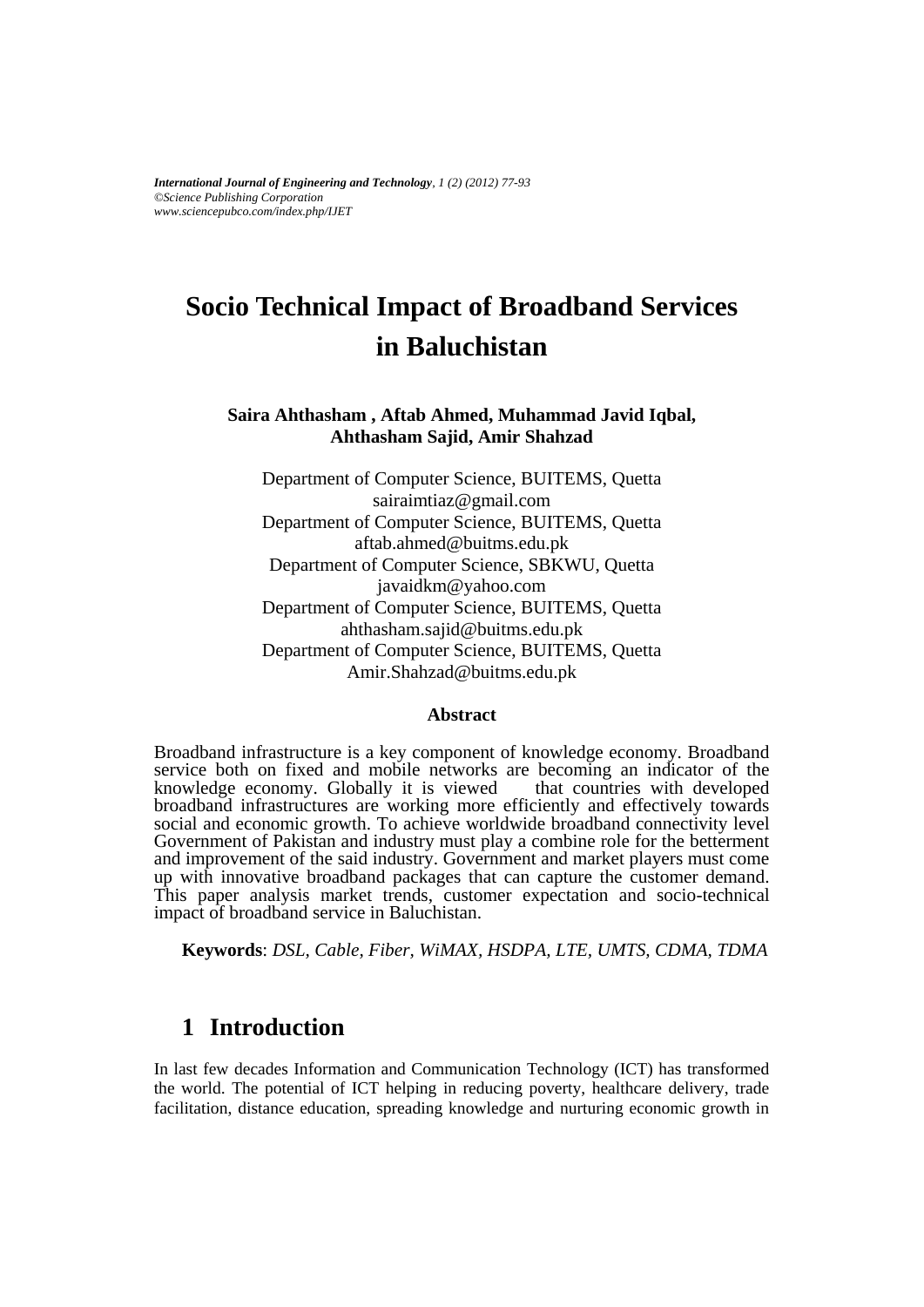developed and developing country has been widely recognized. Policy makers all over the world have accepted the fact that ICT can provide key inputs for economic development, improve public sector efficiency, effectiveness and transparency however, it is not a magic bullet but rather just one element of the development process. International experience has shown that benefits of ICT can only be seized only in favorable economic, regulatory and political environment.

The penetration rate of internet in world population is only 28.7%. Pakistan is on  $8<sup>th</sup>$ number as per internet users survey 2009 with 18.5 million users which has increased up to 50% in 2010[1].



Figure 1: Internet in Asia -2009 Top 10 Countries [2]

Access to broadband internet is expected to increase GDP growth and facilitate the whole development value chain process due to the benefits that broadband internet will have on organizations efficiency.

Price plays a major part in broadband internet access. Due to the positive policies adopted by the government the cost has come down almost 90% since 2000 **[**[2](http://www.internetworldstats.com/stats3.htm)**]** but the reality remain that it's still a considerable cost for a household when compared to other narrowband connections. Households with meager budgets are simply unable to afford the luxury of having a broadband internet connection under current pricing policies and practices. The current growth of broadband access is exclusively taking place in high income Pakistani households while failing to grow for low income or middle income households.

# **2 Broadband and Deployment Technologies**

Broadband is basically a connection of high data rate to the Internet as compare to dial up. Broadband services offer in four different forms i.e. Cable, Fiber optic, Satellite and DSL. Broadband could also be defined as a high speed always on Internet connection [3]. Broadband offers high speed internet access to enjoy the online contents and advance technologies available today. With this service one is able to transfer audio and video files much quicker than it was possible to do using narrow band dial up connections. In year 2007 the worldwide total of broadband subscribers stood at 313.6 million [4] depicted in figure2.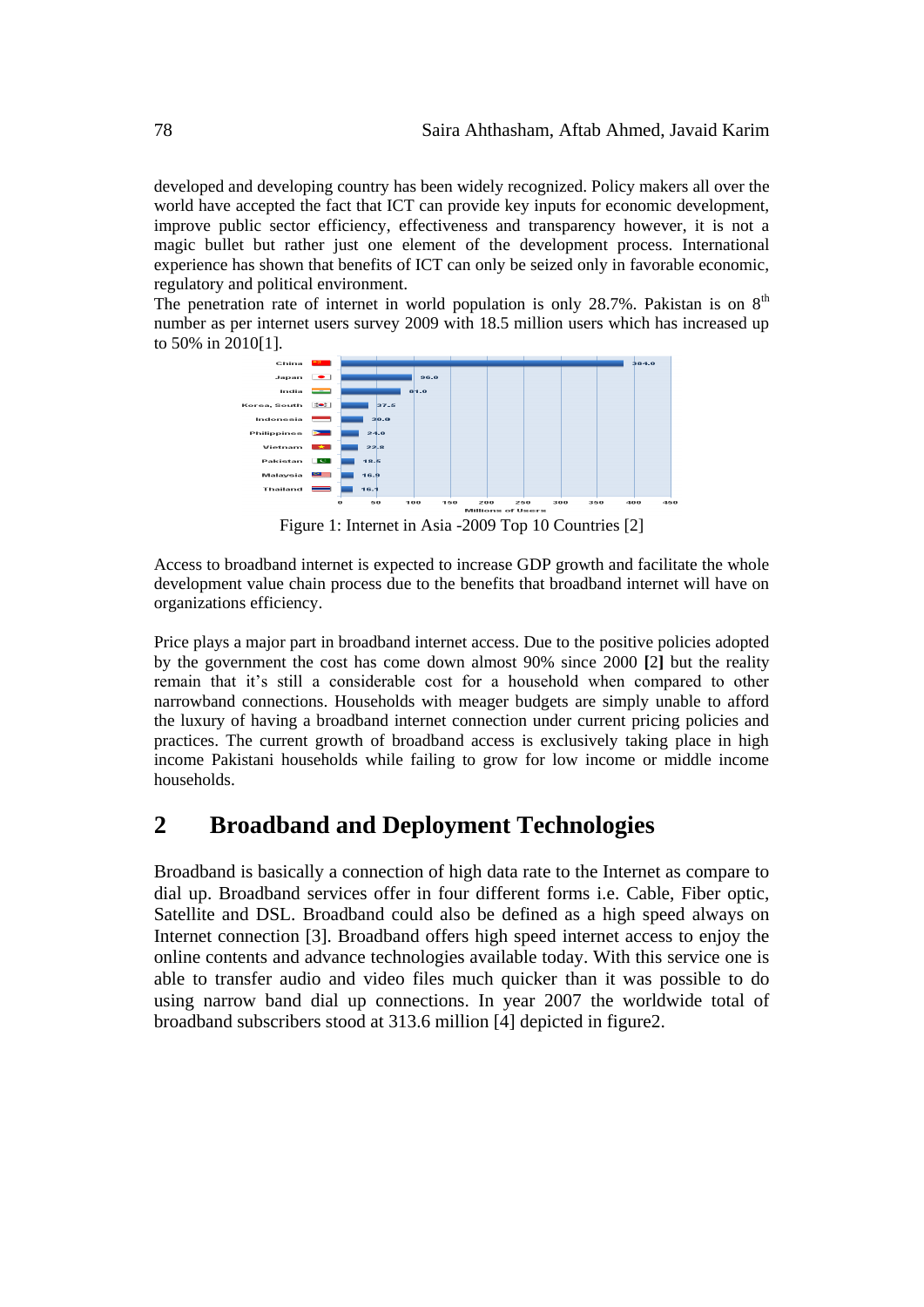

Figure 2: Total Broadband by Technology [4]

# **2.1 Broadband Market of Pakistan**

Broadband services has globally identify as parameter for calculating the economic and social development of any country. In comparison with telephone, it is one of the widely used medium of exchange for information around the globe. Through the advent of broadband people has achieved easy and cheaper way of communication and particularly for field of business & commerce. Presently it has become impossible for business to carry on without the use of broadband and it has become more important when a business has to work outside a country borders. In addition the broadband network has become a vital part of daily communication, education, hospital & health facilities and even for the Government. Utilization of broadband has increase the performance and quality of the every sector and aspect of economy. Economists around the world are seriously suggesting broadband as basic necessity for GDP and economic uplift of a country. They are viewing it as platform with multiple economic & social impacts. It is believe that with advent of broadband, in IT revolution can be brought through with moral of economy and people can be raise.

Globally attentions have been paid on highlighting the importance of IT and broadband. For the said purpose many meetings /conventions has been held around the world. Among such gatherings, two Summits are of very importance. First was detained in Geneva in year 2003 and second was held in Tunis in year 2005. In these Summits it concluded that Information access & sharing must be given to everybody for knowledge creation that can significantly contribute to strengthening economic, social and cultural development. Information is a fundamental driver of increased efficiency and worldwide competitiveness in this age of IT revolution. It is shaping the future by providing opportunities to information, invention and wealth creation. Economic processes at global level are increasing influence on creation, distribution, gathering and execution of knowledge and information [5]

Researchers / studies have been carried out over the last few years, revealing the economic & social benefits of broadband deployment around the globe. A study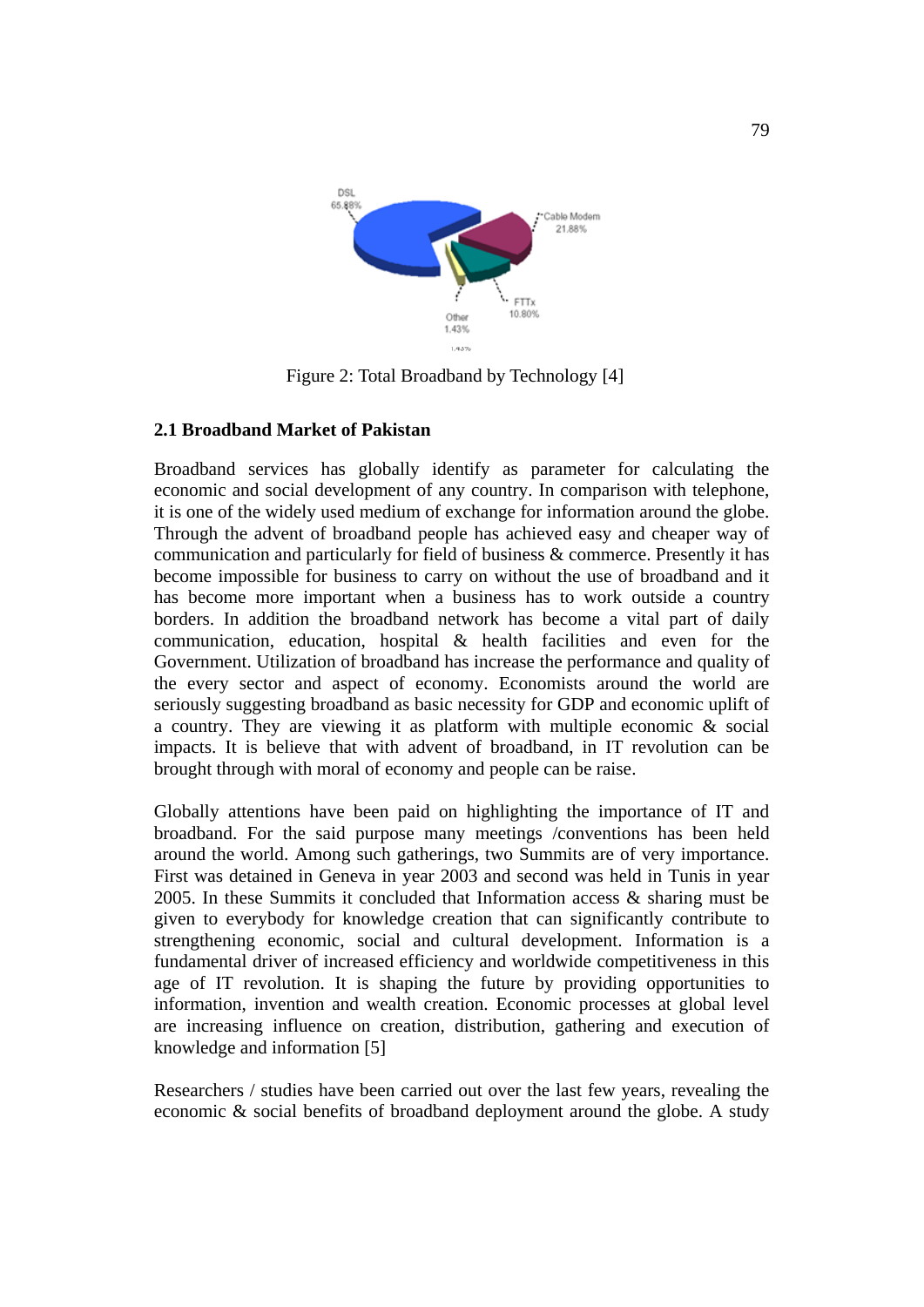by Dataquest Inc. estimated that "the implementation of broadband could result in an incremental increase in the US gross domestic product of as much as \$500 billion annually for each of the next 10 years" [6].

Another study done by (Robert Crandall and Charles Jackson) estimated "that benefit of broadband to the United States to be upwards of \$500 billion per year within the next 15 to 25 years if broadband was to become nationally [7].

Soon afterwards policy makers had seen the potential & started to recognize the potential of broadband internet access for socio economic development. A Proposal was invited from various companies in order to make a public email service. As a result licenses were granted to sixteen companies for Internet and email services in Feb 1996. Digicom in 1995 for the first time launched Internet services in Karachi. Internet service was connected by a 64 Kbps link to the global Internet. The Pak Net data network was operated by PTCL (Pakistan Telecommunication Limited) in 1996 to deliver improved Internet services as well. Pak Net was connected by 512 Kbps link to the global Internet. The advent was initiated and by mid of 1997 Internet Service Providers were working in five different cities of the country. By mid of 1999 approximately 100 organizations licenses had been issued for Internet services providing, from which 50 were operating [8].In Pakistan the community of Internet user had been started growing steadily since 1995.



Figure 3: Broadband subscribers by operator [9]

The figure 3 shows number of ISP operating in various cities of Pakistan. Since most ISPs were based in major cities most of the population living in rural areas had to pay heavy charges due to distance. Pakistan lacked the basic infrastructure for broadband. The only way out for the ISPs is to lease the lines from PTCL to carry their own traffic. In case of connecting with the worldwide Internet, ISPs had to lease rather costly international circuits from PTCL. Such all issues have lead to an increase connectivity cost that ISPs had to impose on the subscribers/customer in the shape of subscription rates. In Pakistan the charges of Internet service subscription were mainly based on usage. Average ISPs charging rates were just about \$1.80 per hour during daytime hours while for off peak periods the rated declines to around \$0.80 per hour. Some progress has been made in this industry in 2000 when network access points were created in Karachi and Islamabad. The basic functions of these points were to control the internet traffic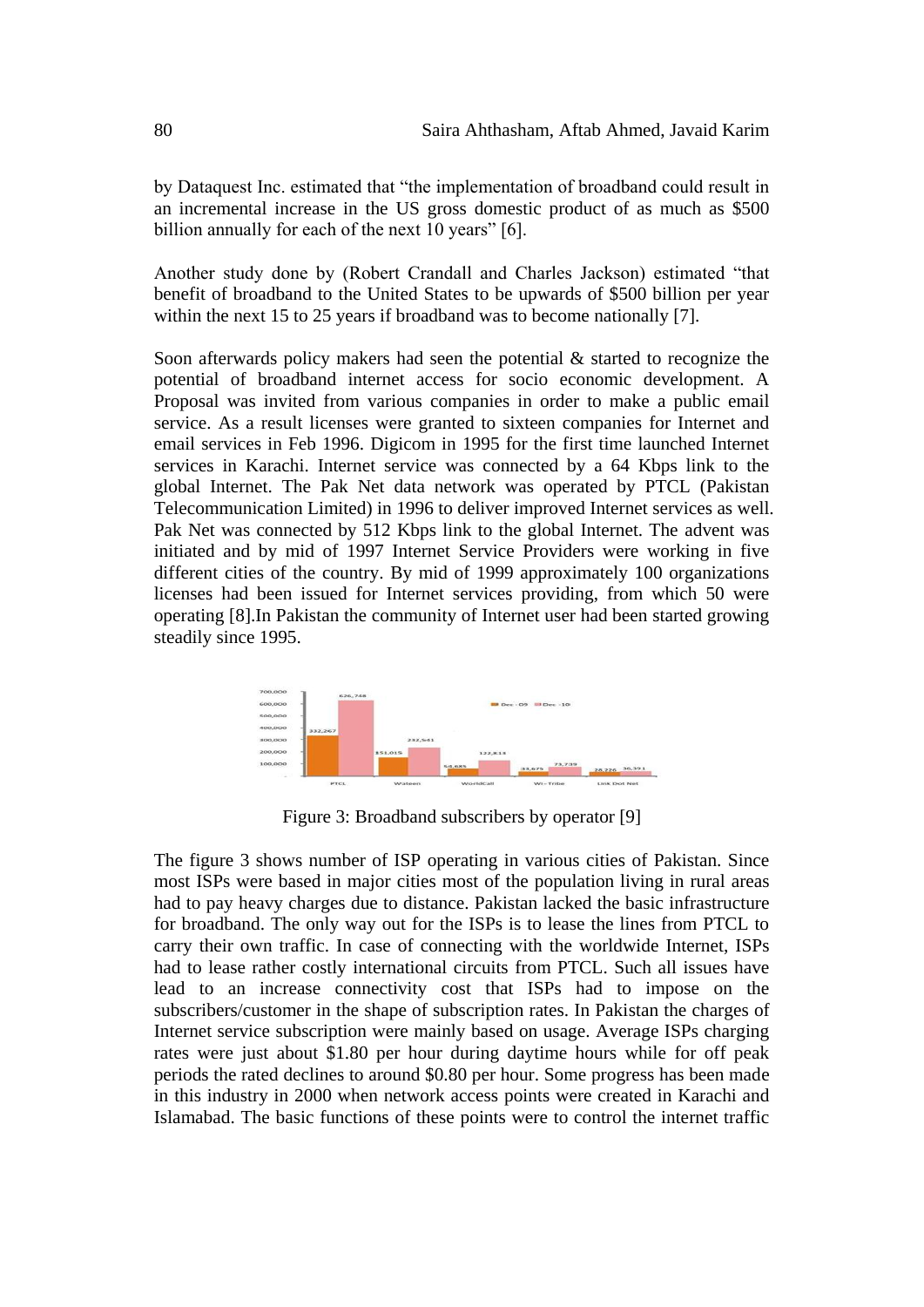to local cities. In all these years, although the broadband industry has shown a tremendous development by providing internet in more than 2000 villages and towns and decline in international bandwidth rates by almost 90% (from USD 30,000 to USD 3,950), still the internet usage in Pakistan is below international average showing a lot of room for improvement.

The Govt. of Pakistan has also realized the importance of broadband and they have started considering it very important. In this regards PTA took a major steps in 2004 and allowed all ISPs to provide broadband services with very less restriction. On the other hand a Broadband Policy was also announced by Government with aim to make the Pakistan Market more favorable for the ISPs. The policy mainly aims for high speed internet at reasonable price while simultaneously promoting private sector for investment in the said sector. The primary object of the policy was to increase number of broadband users to 500,000 within next five years [11].

According to the latest figures published in PTA (Pakistan Telecommunication Authority) annual report 2007 [12] the number of broadband subscribers is around 79,040 which provides the picture of how poor state is the broadband market of Pakistan is in when compared to other similar economies.



**Figure 4: Broadband Subscriber is Asia IDC 2007 [12]**

|  |  |  | Table 2.1: Pakistan Internet Facts |  |
|--|--|--|------------------------------------|--|
|--|--|--|------------------------------------|--|

| Estimated Internet clients:                             | $3 - 5$ millions                                           |
|---------------------------------------------------------|------------------------------------------------------------|
| Estimated Broadband Internet customers:                 | 79.040                                                     |
| 02 MB cost of IP connection:                            | USD 1,600 per month                                        |
| Internet bandwidth to Pakistan:                         | 2,324 MB (PIE)<br>620 MB (FLAG)                            |
| <b>Operational ISPs:</b>                                | Approximately 60                                           |
| ISPs providing DSL services:                            | $\boldsymbol{8}$                                           |
| Broadband Internet via cable provided by HFC Operators: | $\mathfrak{D}$                                             |
| Undersea cables connecting Pakistan to rest of world:   | 2 with PTCL (www.ptcl.com.pk)<br>1 with TWA (www.twa1.com) |
| Registered Domains under .pk domain:                    | 13,500                                                     |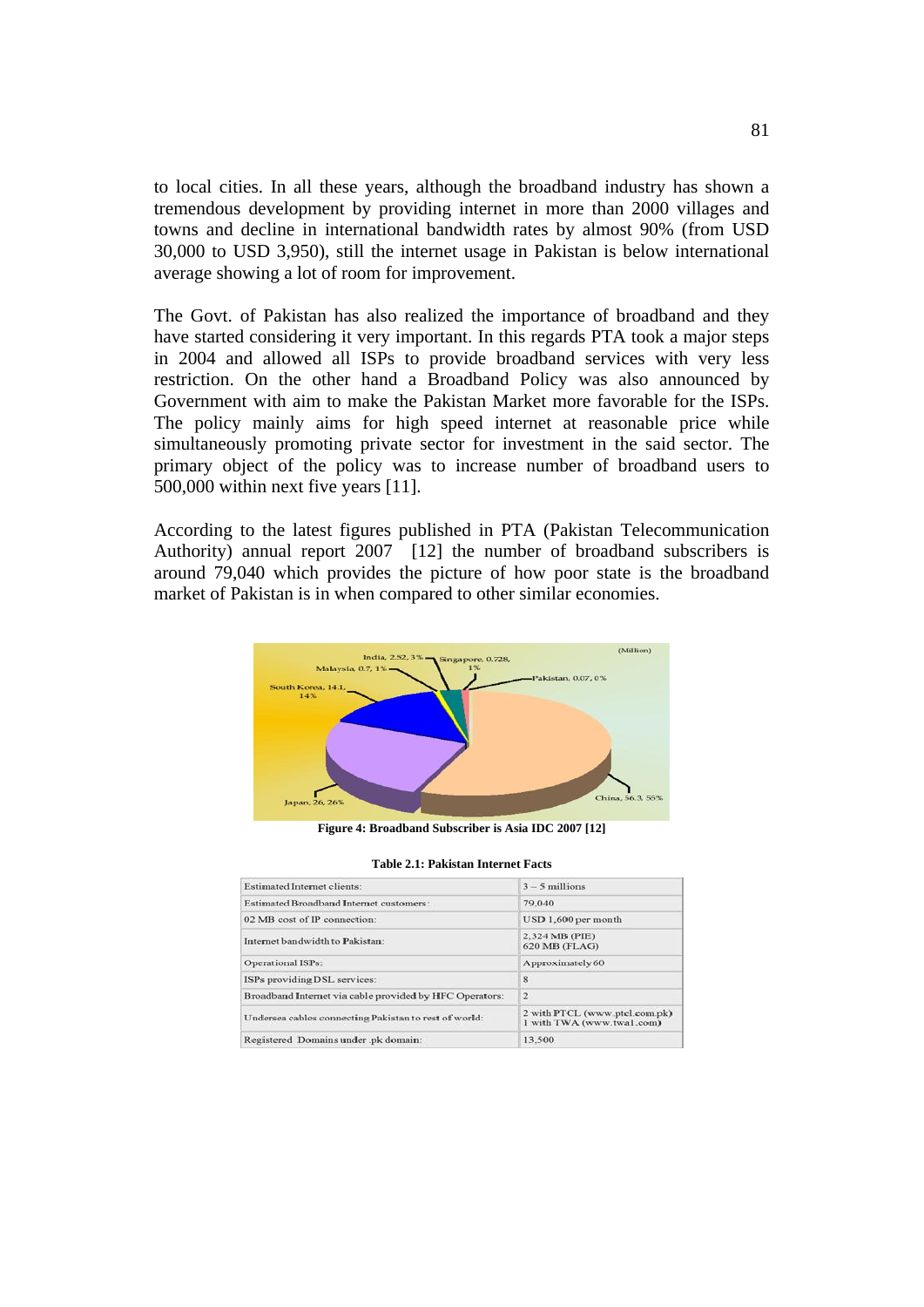# **3 Research Methodology**

The research is mainly based on qualitative research design. For the said purpose descriptive or survey research design is used to collect, interpret & analyze the data that is gathered through primary and secondary sources of information. Primary data will be collected using the pre described tools i.e. Questionnaire and Interview. Initially, the primary collected data will be arranged and organized into charts & graphs. Secondly, on the basis of interview and secondary data, interpretation of the charts, graphs and table would be done in order to provide possible solutions for the problem statement of the research.

# **3.1: Sampling Technique/ Size**

The sample size surveyed for the proposed research consists of the following:

- Pakistan Telecommunication Limited
- Broadband Service Providers
- Randomly chosen Household & commercial users

# **4 Survey Analysis & Results**

This research work deals with the analysis of data collected from the respondents through the tools of questionnaire & interview. For the said purpose a number of 150 respondents were inquired. Out of the total sampled data, 100 respondents were found accurate for analysis. The response obtained from the respondents in terms of questioned asked is analyzed as under:

# **4.1: Gender and Age Trend**

As per result shown in figure 5, majority of the sample size is male in the business community. The ratio of female is comparatively very low in business community of the population. Fig 6 elaborates age group of sample size at household and commercial level. In household people of age group of 18-28 owns most of the connections i.e. 91.3% as compare to 62.0% of commercial users. While on the other hand the people of age groups 29-39 & above 39 are found as 8.0% & 0.7% for the household as compare to 23.0% & 15.0% for commercial users respectively.

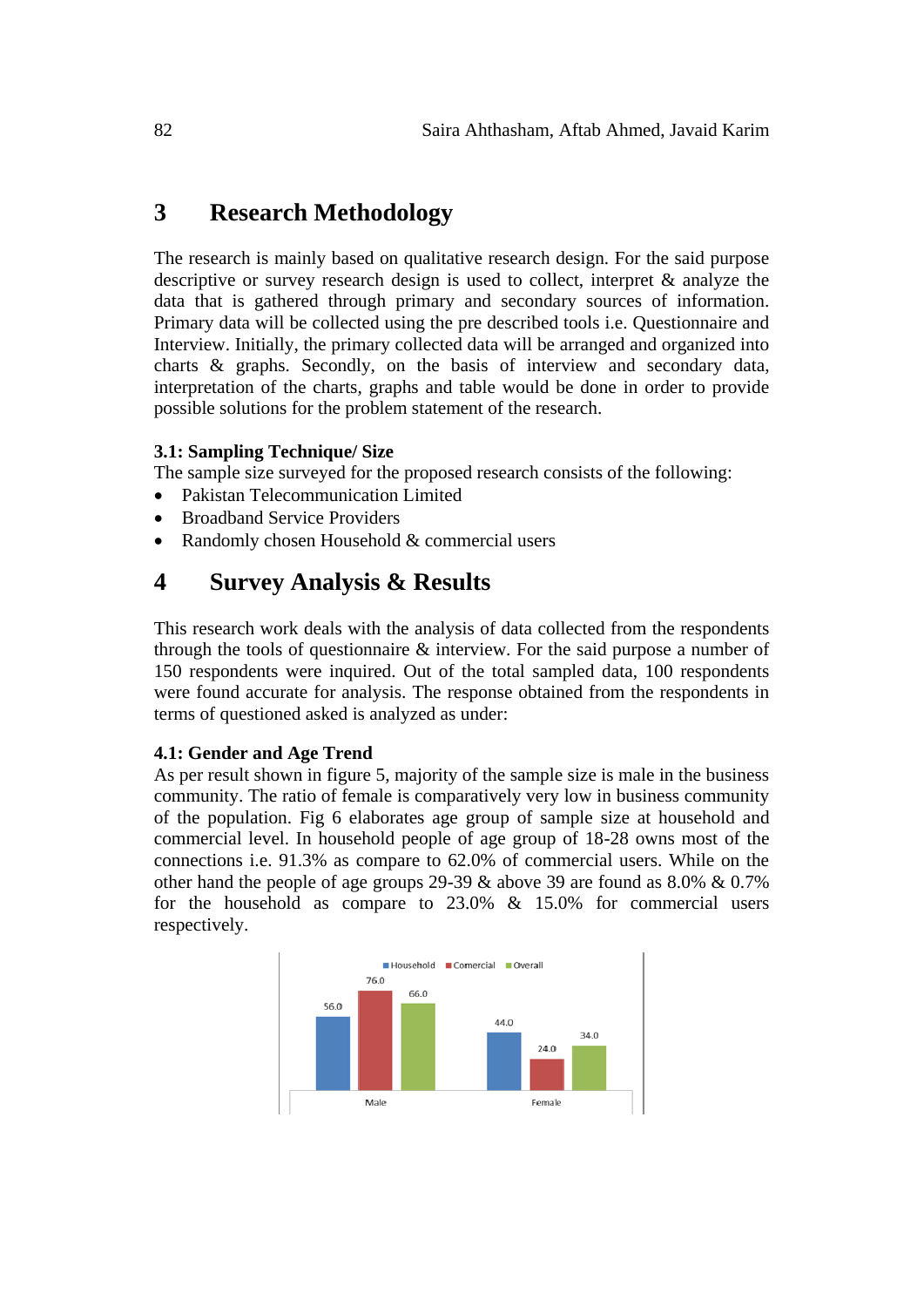

Figure 6: Age group

### **4.2: Users Expertise In Information Technology?**

In figure 7 it is obvious that majority of the respondents are categorized in Average level i.e. 52.3% followed by Learner 29.5% and finally 18.2% as skilled. Comparing the two groups, it is evident that commercial users got more expertise as compare to household customers.



Figure 7: IT expertise level

# **4.5: Internet Usage Purpose (Commercial or Household)**

As depicted in figure 8, 60% users belong to house hold group while 40% were using it for commercial activities.



Figure 8: Connections type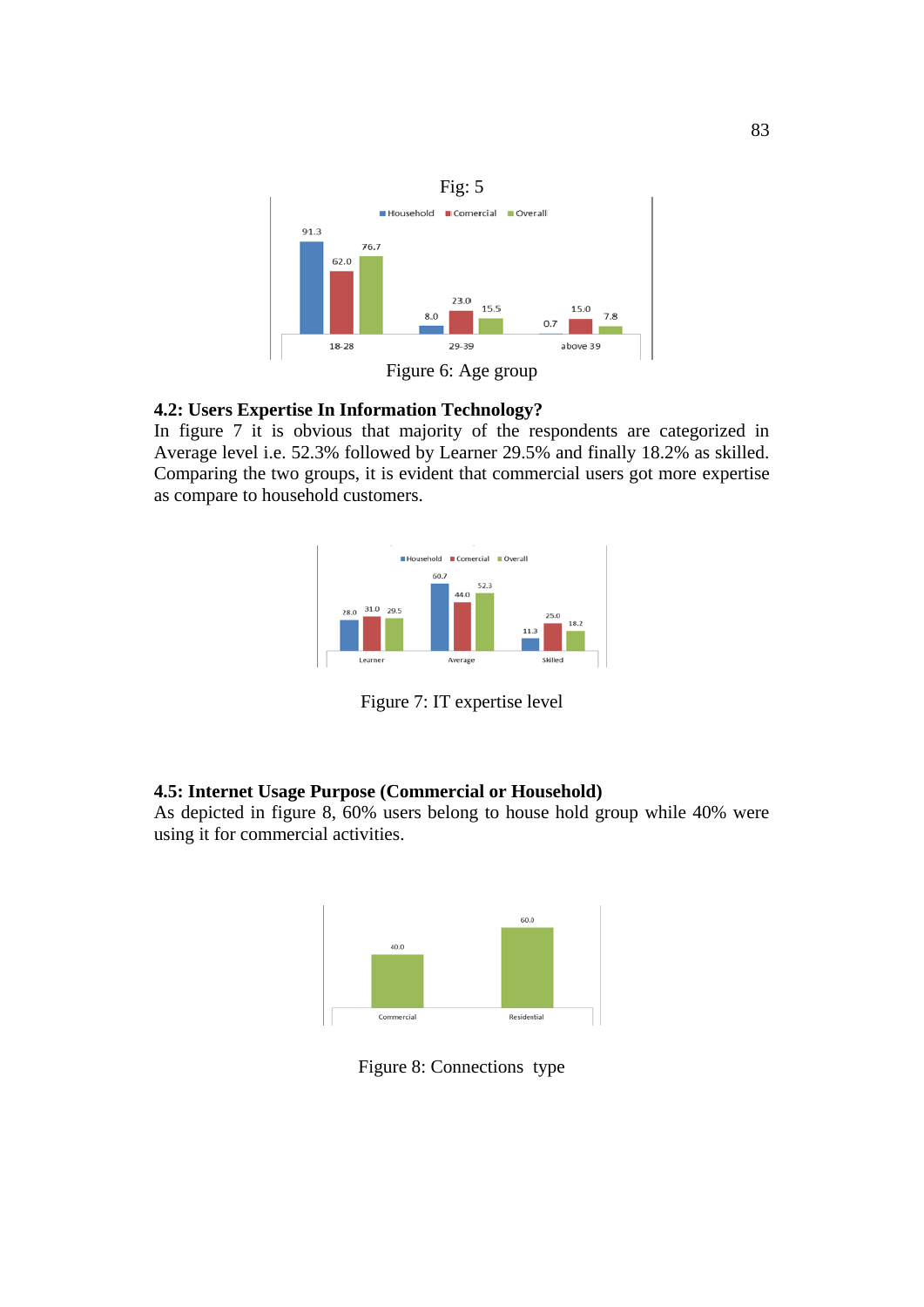#### **4.6: Organization / Business Category?**

This question only deals with the occupation characteristics of both commercial  $\&$ household users of the sampled respondents. Following figure 9 depicts that government /semi- government group constitute majority of the respondents followed by educational institutes.



Figure 9: Organization/Business Activity

#### **4.7: Internet Connection Penetration**

Figure 10 shows that 82.7% have subscribed for an internet connection from household group against a percentage of 61.0% from the commercial group. Summing up to average of 71.8% of sampled data, who have subscribed for internet connection?



Figure 10: Internet subscription

#### **4.8: ISP Providers**

Figure 11 illustrates the results/opinions of the respondents. It is obvious that DSL is most widely used technology. In household customers 99.2% people used DSL (PTCL) followed by Link.net.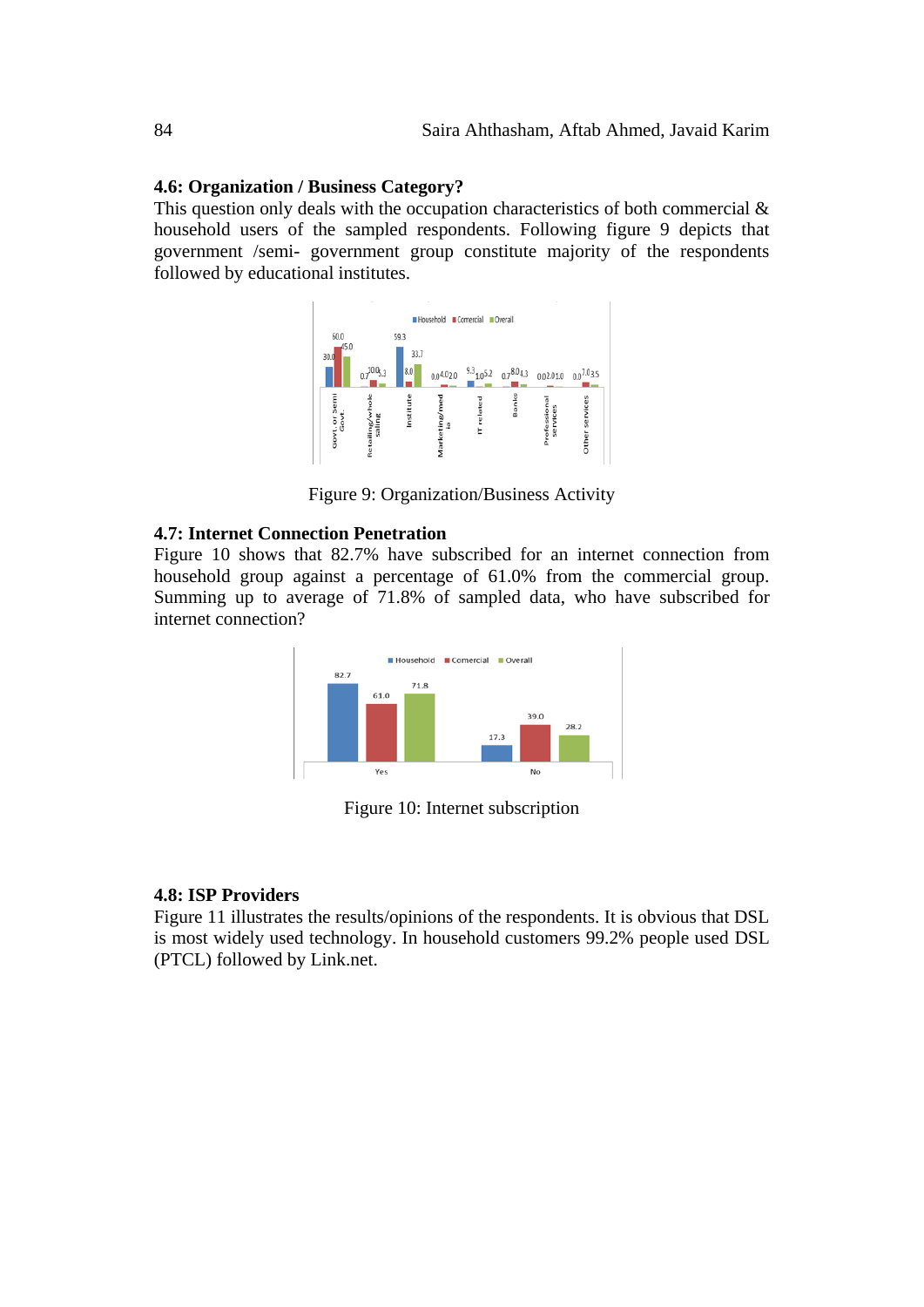

Figure 11: Preferred ISP

# **4.9: Usage Hours?**

Figure 12 illustrates that majority of the users use broadband connection for less than 3 hours i.e. 52.3%.



Figure 12: Broadband hourly usage

#### **4.10: Number Of Person Uses The Broadband Bonnection?**

Figure 13 portrays the data collected regarding the usage of broadband in term of number of person. According to statistics reveled from the survey a broadband connection is used by less than 5 people by around 59.6% respondents. In household group, the person usage of broadband are 84.7%, 13.7% and 1.6% for Less than 5 person, 5-10 person and more respectively against the person usage of 34.4%, 34.4% and 31.1% for the commercial group.



Figure 13: Broadband person usage

# **4.11 Customer Satisfaction Trends**

Figure 14 summarizes the findings, according to which majority of respondents are declared as average i.e. 68.3%. The other results include 14.2%, 13.5% & 4.1% for satisfaction level of high, below average & dissatisfied respectively.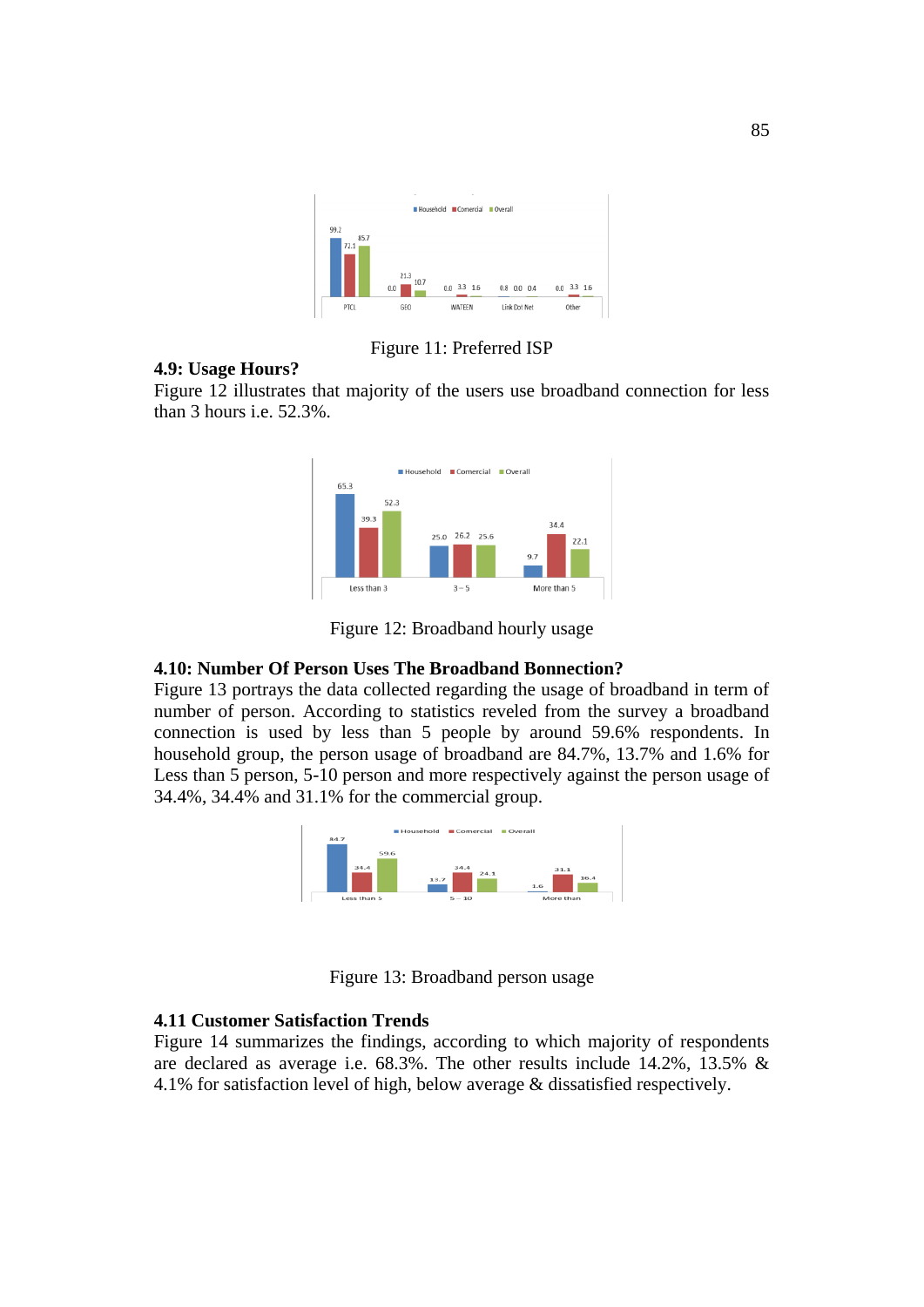

Figure 14: Satisfaction level

#### **4.12: Desire To Change Your Connection?**

Figure 15 illustrates the data concerning the viewpoint of respondents regarding changing their service. The question was inquired in light of the previous question. Comparing the results with the previous question it is clearly indicated that the major percentage of the respondents are in favor of changing the connection for a better service. As per results, 61.8% of the respondents favor the change against 38.2% respondents. At group level, 65.6% of commercial users favor the change against the 58.1% of household customers.



Figure 15: Connection change preference

#### **4.13: Users Perspective On Cost To Value Trends**

Figure 16 shows the perspectives of respondents regarding willingness for a better service even on a high cost. The results clearly indicate that customers do inquire for a better service but high majority of them aren't willing to pay high cost for the said reason. As per results on average basis a percentage of 63.0% don't favors a better service with high cost against 37.0% of customers, who are willingly to pay high cost for better service.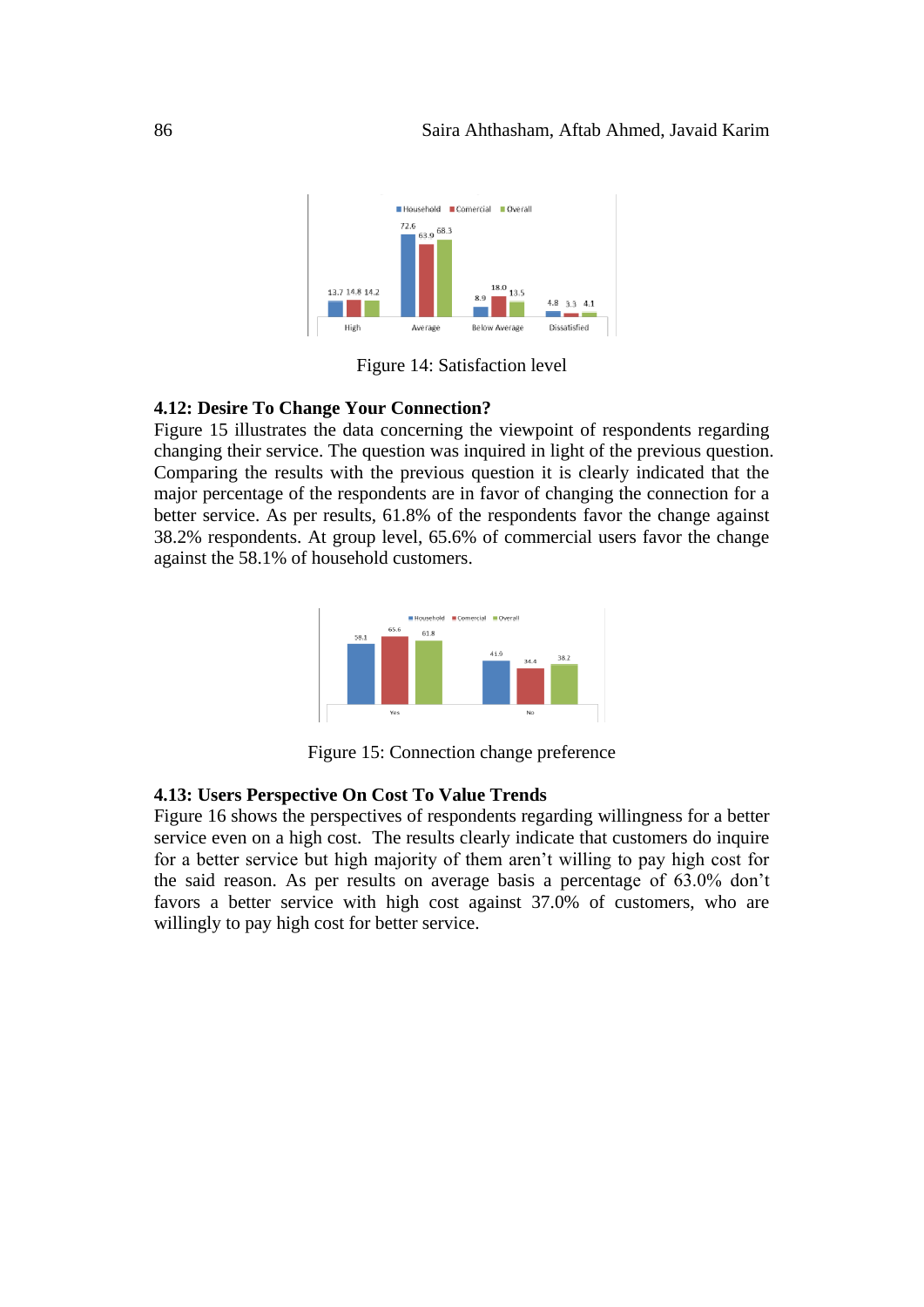

# Figure 16: High cost service

### **4.14: Technology Advancement in Broadband**

Figure 17 depicts that around 87.8% of the respondents welcome new technologies & consider it as development. At group level, 91.9% household and 83.6% commercial users favor the advent of new technology. However some portion of percentage around 12.2% is against the phenomenon. There is strong need for brining improvement in the national broadband industry to coup up with global broadband revolution.



Figure 17: Advent of new technology

### **4.15: Adoption of New Technology**

The above cited question relates to the previous question. This question deals with perception of respondents that if a new technology is introduced in Pakistan will it be accepted in every related field. Figure 4.15 shows the perspective that around 74.8% respondents believes that the new technology will easily be accepted in every aspect of social & professional life against 25.2% respondents who believes that the new technology can never be easily accepted in every aspect of life.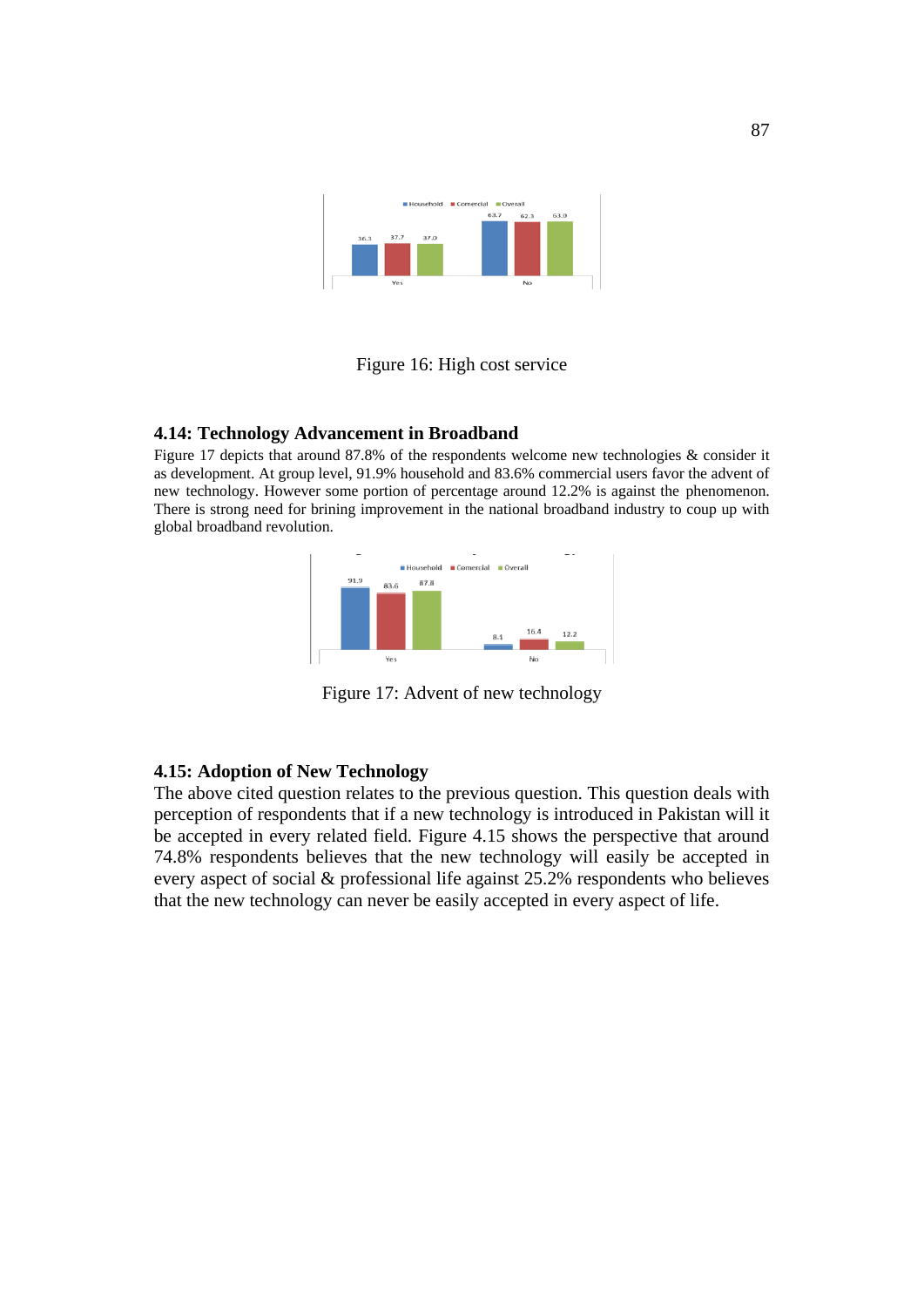

Figure 18: Acceptance of new technology

# **4.16: Broadband Connection for Business/Profession?**

The described question deals with perception of respondents regrinding the importance of broadband service for their business or respective professions. Figure 19 illustrates the result that an average of 47.9% respondents strongly agree with the statement followed by Agree, Don't know, Disagree and Strongly disagree in percentages of 41.9%, 6.9%, 1.6% and 1.6% respectively.



Figure 19: Importance of broadband

#### **4.17: User's Basic Criteria for Choosing a Broadband Service**

The question deals with the perception of broadband users concerning with four primary criteria for choosing a broadband connection. Figure 20 shows the response received as 41.9% respondents believe that speed is the major criteria for choosing a broadband connection. The other mainly influence by quality as 34.1% respondents believe quality as basic standard for choosing a connection. In addition to above two, some perceive availability  $\&$  cost as basic standard in percentage of 15.4% and 8.6% respectively. At group level, the percentages of household respondents are 41.1%, 33.9%, 19.4% & 5.6% for favoring speed, quality, availability & cost respectively against an almost similar response by the commercial customers.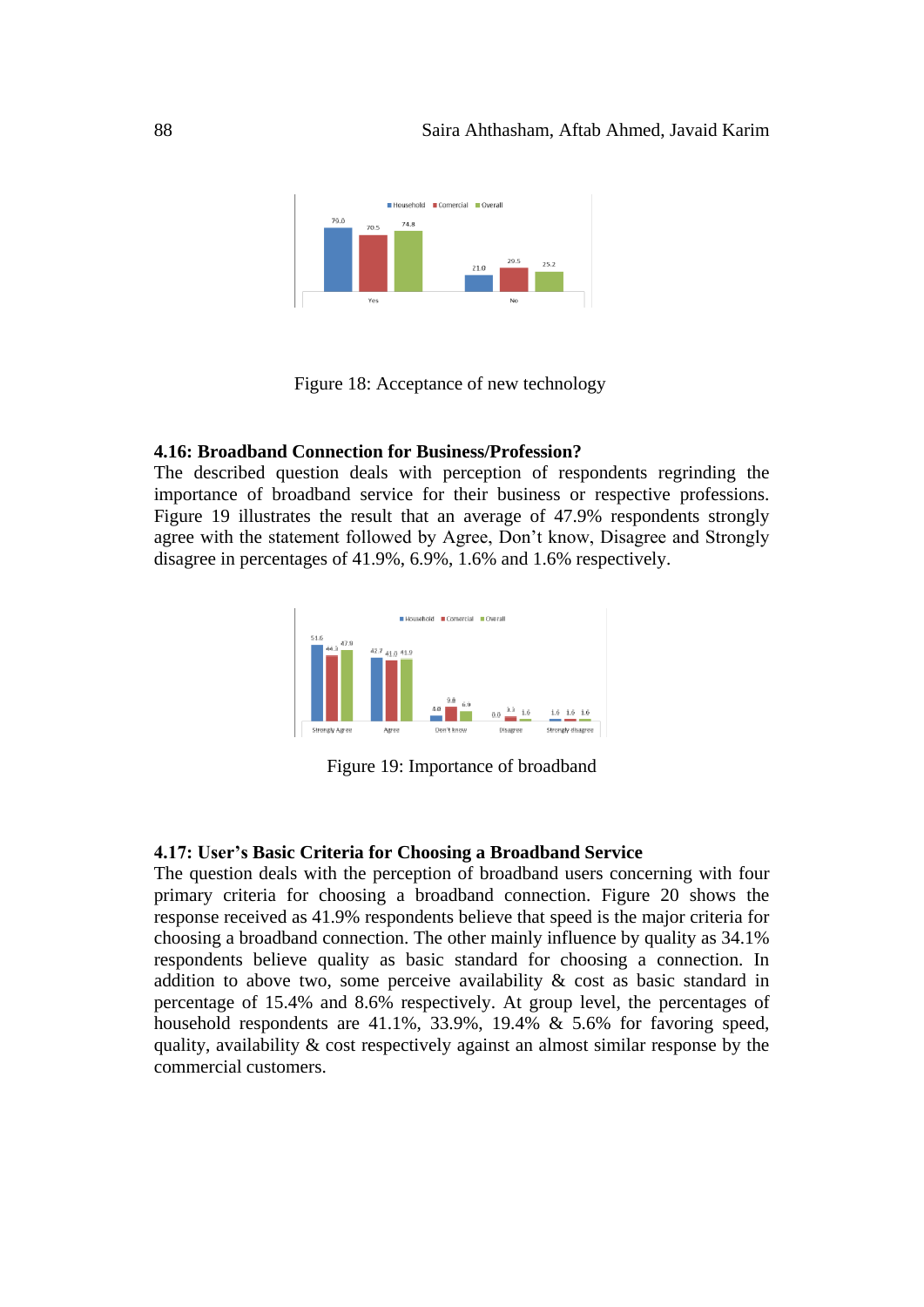

Figure 20: Basic criteria

# **4.18: Major Barriers Faced By Broadband Market**

Figure 21 expresses the views of sample group regarding the major barriers faced by broadband industry. Majority of the person believes that unavailability of infrastructure is the biggest hurdle faced by broadband industry. As 39.5% respondent favoring this argument. Other views regularity, social & low demand as major barrier in 23.1%, 22.7% and 14.6% of the total respondent's percentage.



Figure 21: Major barriers

# **4.19: If You Don't Have a Broadband Connection, Why?**

Figure 22 illustrate the question deals with the opinions of some percentage of respondents who are not subscribed to any broadband service as asked in question 3. This question was asked to observe the reasons behind this. In relevance with the statistics, it reveals that 56.4% percentages of the respondents are not using any particular service due to the unavailability. In addition some of the respondent's percentage is not using any service because they found it unrelated i.e. 24.4%. While some of them consider the prevailing ISPs very poor i.e. 12.2% followed by 7.1% percentage who believes it expensive.



Figure 22: Reason for not subscription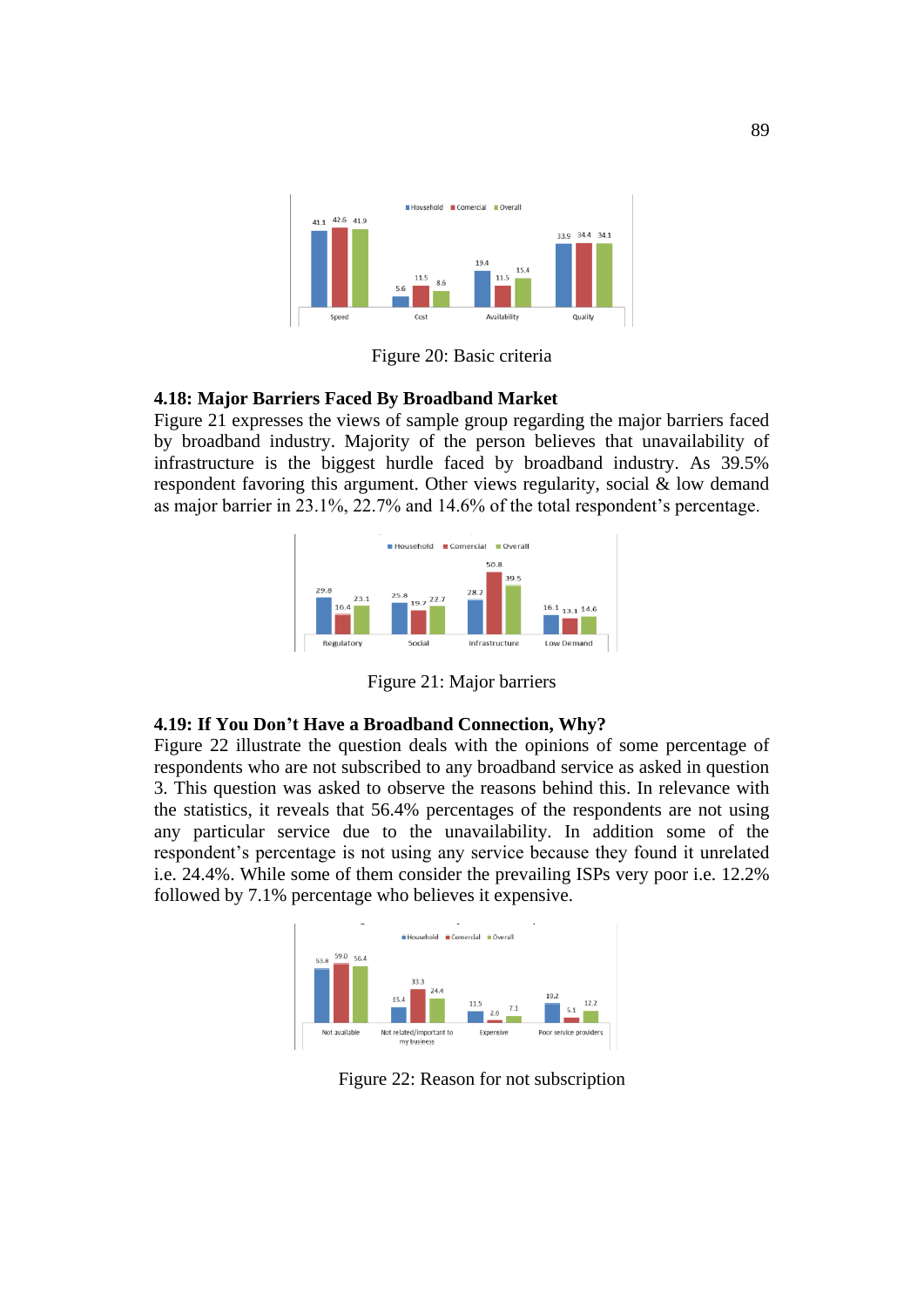#### **4.20: In Case Of Subscription, Which Service Would You Prefer?**

The above cited question was asked in light of the previous question. If any respondent is asks to subscribe for any broadband service, which service he/she will prefer. Figure 23 describes the 72.4% of respondents were in favor of DSL (PTCL) as the most suited service. While on the other hand, services like Fiber, Cable, WiMax, Mobile broadband & Wireless are preferred as 7.1%, 1.9%, 1.3%, 3.8% and 13.5% respectively.



Figure 23: Service preference

# **5 Conclusion**

The broadband industry has a potential demand with in the country for both household and business customers. Broadband has becoming a vital aspect of life such as way of communication  $\&$  entertainment etc. Majority of the customers aren't satisfied from their respective ISPs due to the poor quality and after sale service. Broadband industry has not reached to its maturity even after so many years. A competitive & mature market must be established through proper support of Government. People, professional and institutes demand better ISPs who are providing customized service according to customer's needs and wants. Customers especially from the household sector, demand better service on cheaper rates. Among the broadband packages DSL is widely used within household and business community. The others such as Fiber, Wi Max, Cable, Mobile broadband and Wireless used according to customers will. Speed & quality are primary requirement of Business customers while Speed & Cost are major concern of household customers. The broadband industry has not reached to its maturity and still in many areas the broadband industry not reached. Broadband industry suffers through lack and poor quality of infrastructure. To develop the broadband industry in Pakistan it is important to open up the fixed line sector and invite more competition. Furthermore, I conclude my thesis by suggesting some recommendation through which the broadband industry in Pakistan can be made more efficient and effective for users and as well as for country economy.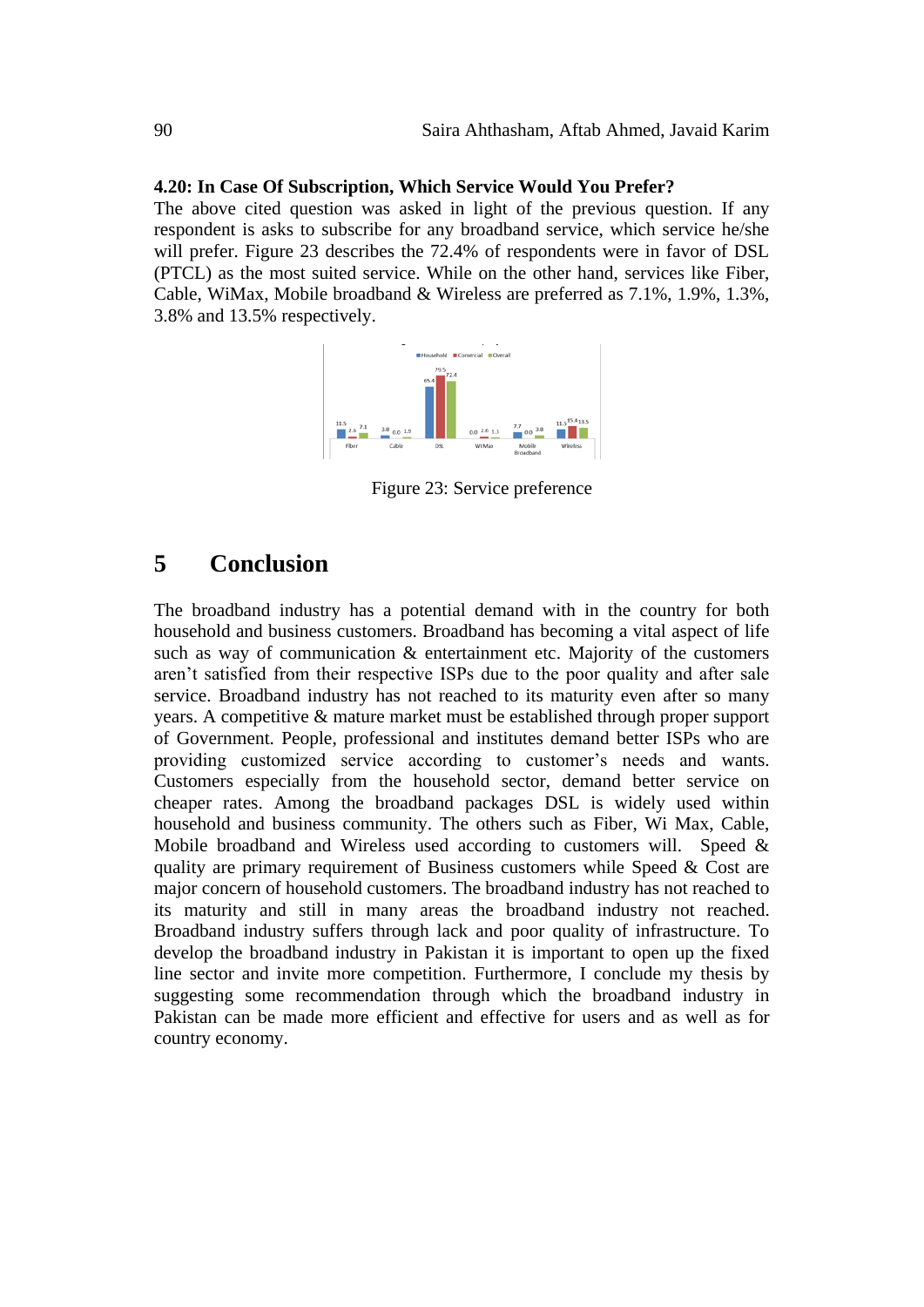# **6 Recommendations**

On the basis of the research analysis and conclusion it is recommended that for Pakistan to achieve worldwide broadband connectivity, the Government of Pakistan & industry core actors must play a combine role for the betterment and improvement of the industry. On the primarily basis, focus must be given by the Government on account of policies favoring & sustaining the growth of broadband industry in accordance with internationally followed principals and procedures. Government & market players must come up with innovative broadband packages that can capture the customer demand. Moreover these packages must be provided in customized shape as per expectations of the customers. Although some packages has been provided fulfilling the described criteria but their scope is limited to some major cities. Efforts should be done to spread such services around the country. Following heading contains some major recommendations for betterment of broadband industry.

# **6.1: Attracting The Low Earnings Communities:**

The Broadband services are commonly perceived as luxury in low income community of Pakistan. Internet Service Providers are working hard to reach & provide the broadband services to this group but the adaptation rate of this community is very slow as compare to the lead class of Pakistan. Pakistan is country with majority of the middle class, so it has become very important for the ISPs to capture this huge market by removing the perception of broadband as luxury. The middle class of Pakistan has limited resources and the cost associated with installation and maintenance of broadband service is appearing to be high and out of reach for this class. On the other side, it is becoming very difficult for the ISPs to capture this huge market by providing the service at relatively low price. Government must take step and provide subsidy to ISPs in doing so. However the concept of economies of scale and highly competitive environment can be deploy in such circumstance for the betterment of country and industry in particular.

#### **6.2: Innovative Pricing:**

The concept of innovative pricing can be suggested for the broadband industry. The said concept is not seen in practiced by ISPs as compare to phone industry which is successfully using this concept in both wire line and wireless. ISPs can facilitate their customers with low price package having limited usage time. Otherwise the same package can be proposed on bit basis. Here comes the responsibility of government institutes as PTA. If such plans are backed by Government subsidy in any shape, the ISPs will be more motivated in capitalizing this potential.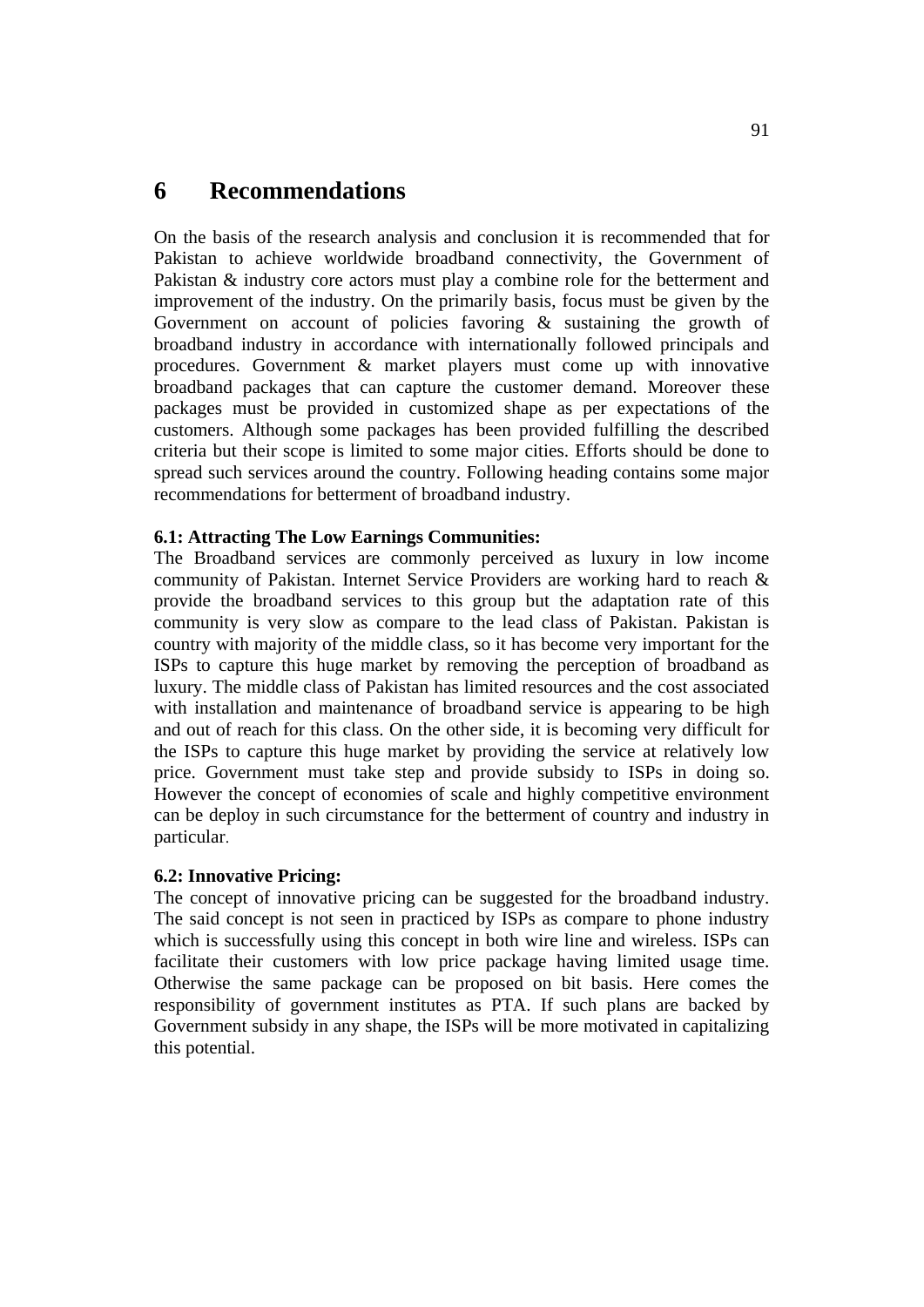#### **6.3: Financial Digital Literacy Program:**

The majority of Pakistan's Population is characterized by lack of computer knowledge and illiteracy. Such factors are another big hurdle in the promotion of broadband services within the country. As compare to industry like telephone which is relatively easy to use, usage of broadband services do requires a sound background of the same filed. Government must subsidize this sector by providing incentives like USF. Moreover Government and organization must start campaigns for increasing awareness in the people in order to create a educated society and strong market for broadband services. For the said purpose facilities of computers and internet requires courses and diplomas for understanding and usage can be given free of cost to individuals.

#### **6.4: Provision Of Incentives On Usage Of Government Services:**

If incentives have given to low earning individuals for using broadband services, large number of customers can easily be attracted. For example instead of using mail, telephone or in personal channel in daily communication for government purpose, if email and broadband is used, a lot of money can save a lot for the government. On the contrary, Government can use this saving as provision of financial incentives to those people. To this way many persons can be motivated for using broadband services.

# **References**

[1] <http://www.internetworldstats.com/stats.htm>

[2] <http://www.internetworldstats.com/stats3.htm>

[3] "Connecting Europe at High speed: National Broadband Strategies",

[http://ec.europa.eu/information\\_society/eeurope/2005/doc/all\\_about/broadband/co](http://ec.europa.eu/information_society/eeurope/2005/doc/all_about/broadband/com_broadband_en.doc) [m\\_broadband\\_en.doc](http://ec.europa.eu/information_society/eeurope/2005/doc/all_about/broadband/com_broadband_en.doc)

[4] World Broadband Statistics Q2 2007",

[http://www.iec.org/newsletter/dec07\\_2/analyst\\_corner.pdf](http://www.iec.org/newsletter/dec07_2/analyst_corner.pdf)

[5] Bruce Lai and Gale A. Brewer, "New York City's broadband problem and the role of municipal government in promoting a private-sector solution", (UNCTAD 2006) UNITED NATIONS PUBLICATION ISBN 92-1-112700-9.

[6] "Report on Broadband Access Technologies", [http://www.itu.int/dms\\_pub/itu](http://www.itu.int/dms_pub/itu-d/opb/stg/D-STG-SG02.20.1-2006-PDF-E.pdf)[d/opb/stg/D-STG-SG02.20.1-2006-PDF-E.pdf](http://www.itu.int/dms_pub/itu-d/opb/stg/D-STG-SG02.20.1-2006-PDF-E.pdf)

[7] "Broadband Access",

[http://www.tiaonline.org/policy/initiatives/broadband/documents/broadbandpaper](http://www.tiaonline.org/policy/initiatives/broadband/documents/broadbandpaperoct03.pdf) [oct03.pdf](http://www.tiaonline.org/policy/initiatives/broadband/documents/broadbandpaperoct03.pdf) ,

[8] "Overview of Market Dynamics",

[http://www.thenews.com.pk/daily\\_detail.asp?id=37559](http://www.thenews.com.pk/daily_detail.asp?id=37559)

[9] [http://southasiainvestor.blogspot.com/2011\\_05\\_01\\_archive.html](http://southasiainvestor.blogspot.com/2011_05_01_archive.html)